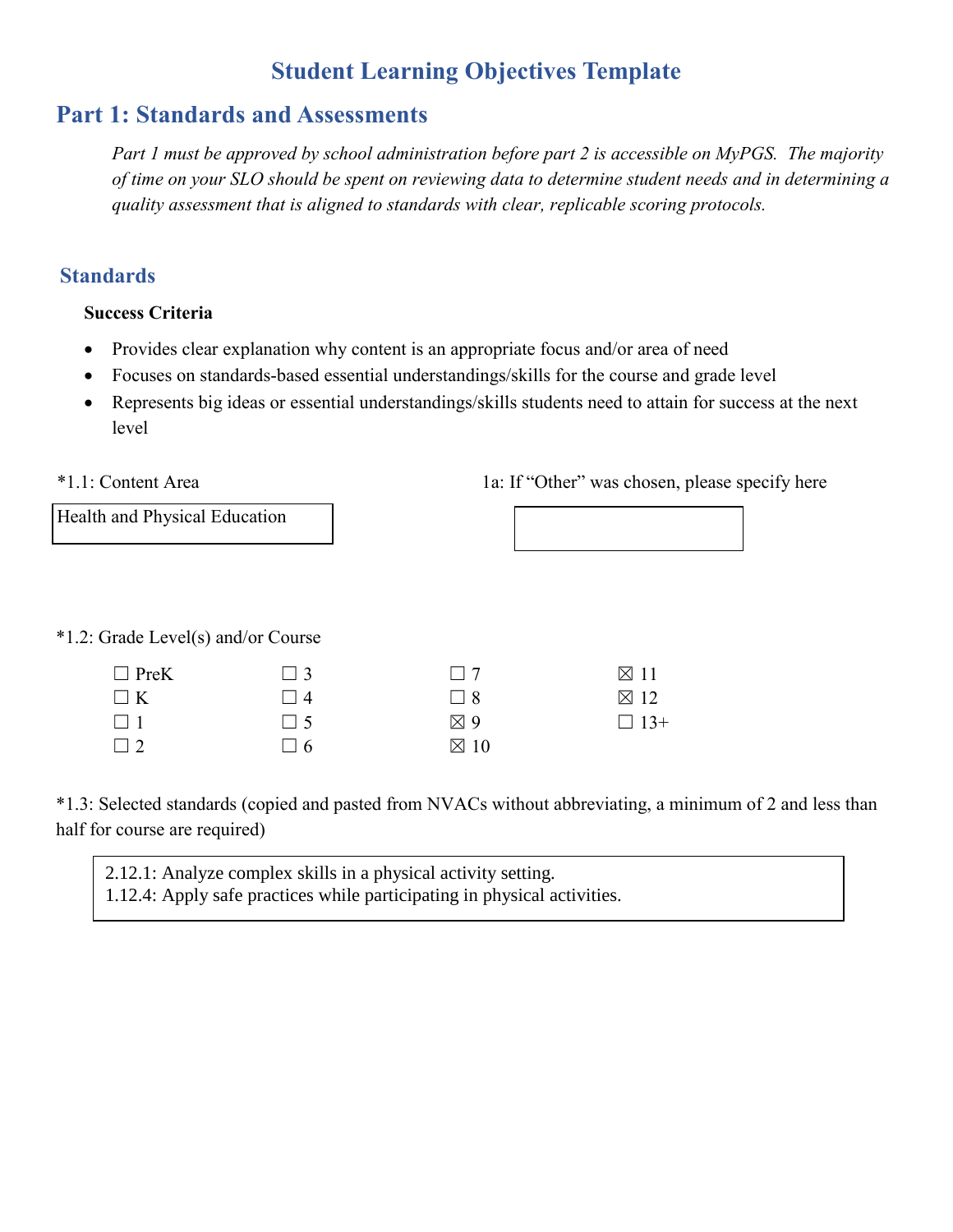\*1.4: Why are these essential understandings/skills important to focus on, and what information on current student abilities and/or trend data informed the selection of these standards?

These two standards support one another because they both look at skills involved in physical activity, but through different lenses (analyzing and actually engaging in the activity). Specifically, we are analyzing and engaging weight room activities. These standards are most essential for students because students need to gain the knowledge about fitness to carry on a life-long physical activity pattern. As we know with recent research, today's youth are not as engaged in physical activity and are leading a more sedentary lifestyle. Therefore, it is our belief, goal, and mission to help students become intrinsically motivated to take control of their health and engage in physical activity that will promote their overall well-being, for the rest of their lives.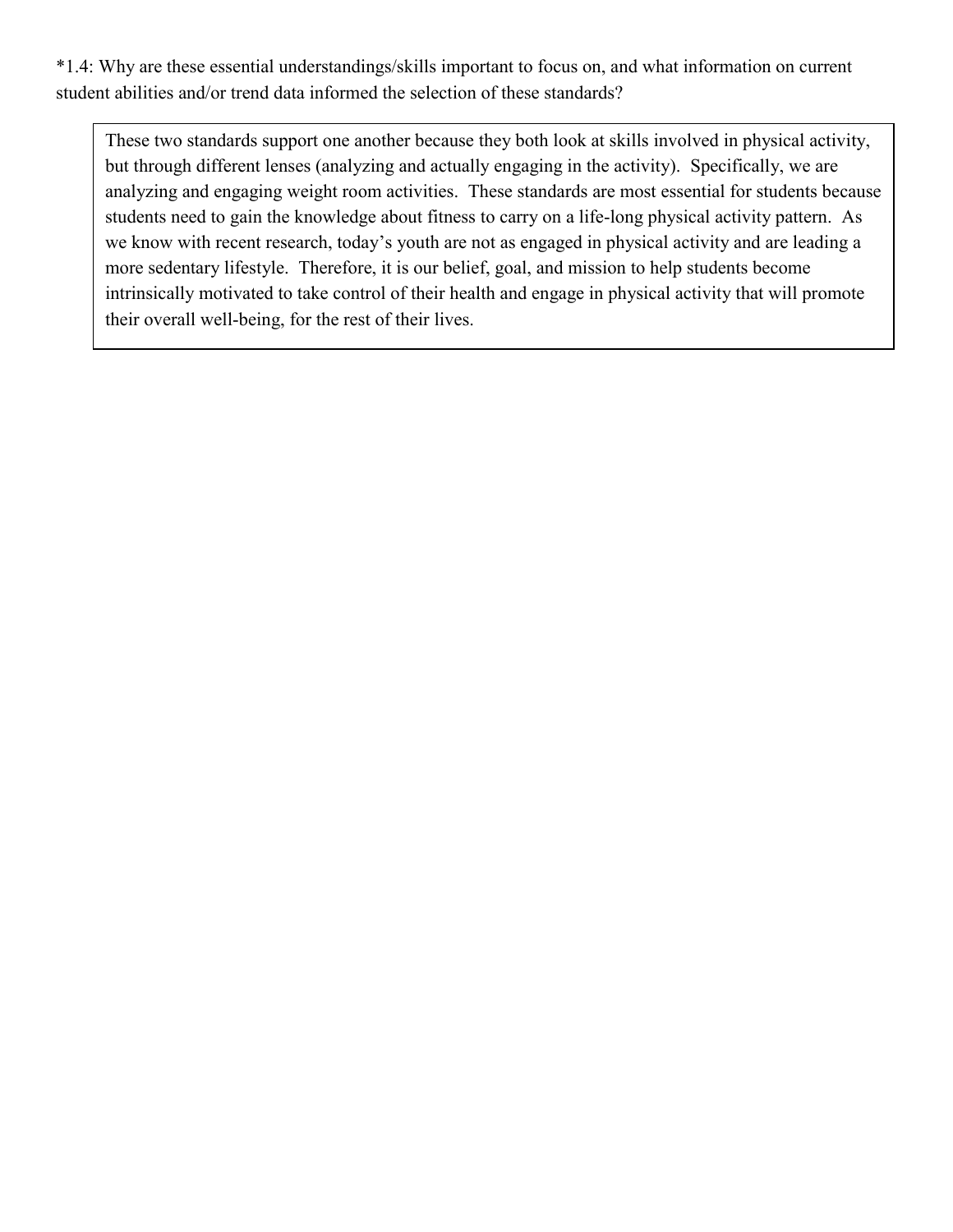#### **Assessments**

#### **Success Criteria**

- The depth and complexity of the standards are present in the assessment
- Measurable and specific evidence will be used to determine progress toward the goals
- Assessment includes multiple opportunities or items to demonstrate growth toward learning targets

\*1.5: Upload Assessment Documents:

- $\boxtimes$  Baseline and Culminating Assessments
- ☒ Answer Keys/Scoring Rubrics
- ☒ Standards Alignment
- ☒ Translation to 8-level Scale

\*1.6: How does your assessment address the depth and complexity of the selected standards?

We are using a video to articulate and analyze the complex movements and activities in the weight room. Students will analyze a video that illustrates proper and improper movements commonly associated with weight room physical activities. Our assessment will consist of questions in a DOK levels 3 or 4.

\*1.7: What measurable and specific evidence will you use to determine progress toward the goal? (formative process)

Physical education uses formative assessment every second of every day. Students who are competing and being physically active in a Physical Education class require formative assessment not only for their understanding of the physical movement or activity, but more importantly their safety. During the bench press and back squat formative assessment will be used to create a safe lifting performance for every student as well as create an individualized work out plan that will support each student and create an understanding for a life-long fitness. Formative assessment will also allow for teacher and student driven cognitive assessments, biomechanical refinement, kinesthetic adjustments, and physical adjustments.

\*1.8: Anticipated start date of instruction

9/11/2017

**Enter in MyPGS and click "Submit for Review" when all required fields are completed.**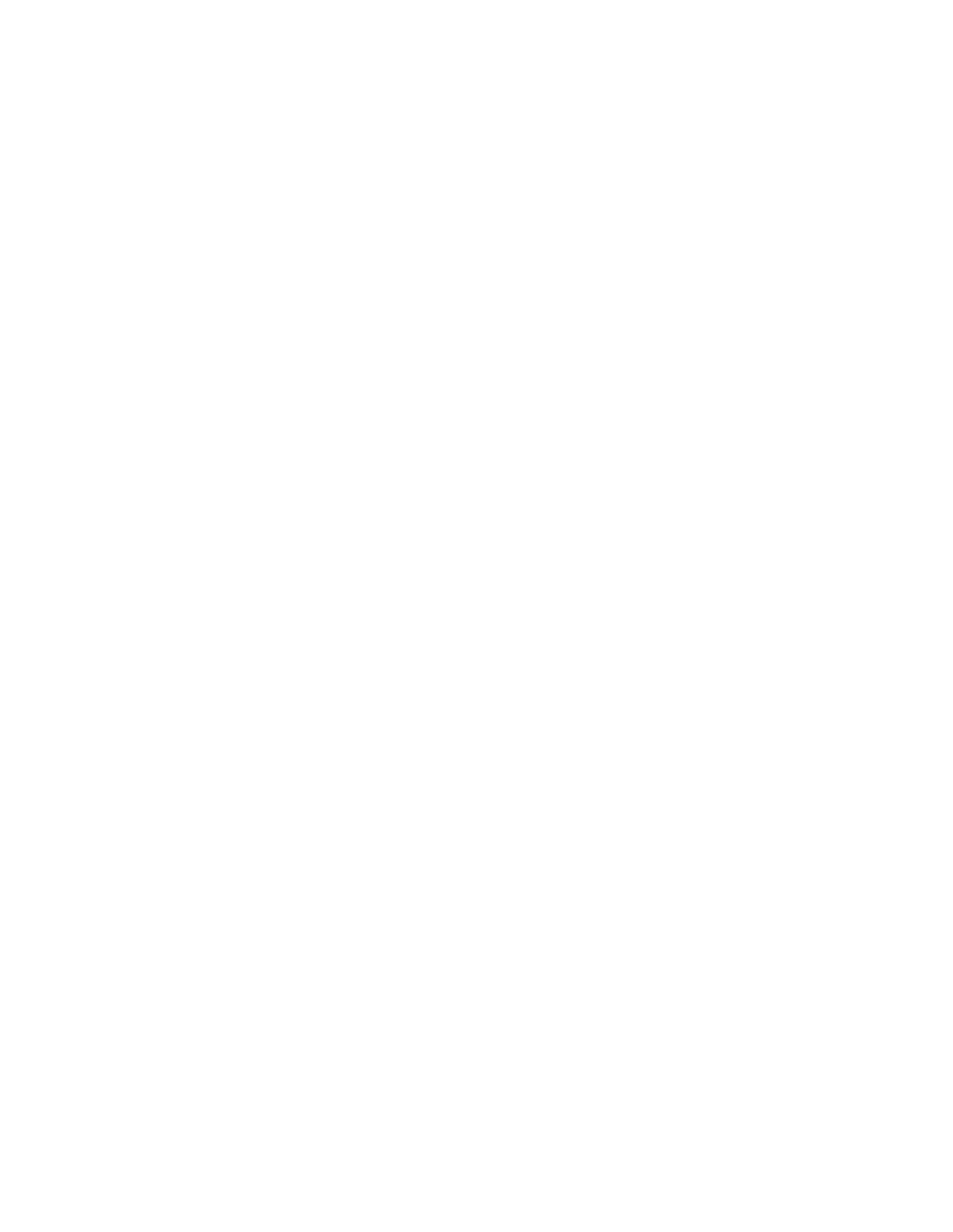# **Part 2: Student Population and Growth Targets**

#### **(Note: Part 2 cannot be started until Part 1 is complete and approved)**

### **Instructional Interval**

\*2.1: Start of Instruction

9/11/2017

\*2.2: End of Instruction

11/9/2017

\*2.3: Is this Interval of Instruction a minimum of six weeks of school (not including holiday breaks and completed by the evaluation deadline)? Yes

\*2.4: On average, how many days per week do you instruct the selected students in the content area for this SLO?

\*2.5: On average, how many minutes of instruction occur on a given day in the content area for this  $\text{SLO}$ ?

4 30

## **Student Population**

#### **Success Criteria**

- Student strengths, abilities and areas of need related to selected standards are described in a culturally responsive manner
- Analysis demonstrates the teacher believes all students can show growth
- Teacher utilizes evidence of student learning from baseline data and formative process to describe abilities relative to the selected standards
- Uses data to determine student abilities and needs (e.g. test scores/performance from prior years, etc.)

2.6: Now that you have looked at evidence of student performance on the baseline assessment and other data sources, describe the students' strengths, abilities and needs relative to the selected standards.

My 3rd-period physical education class consists of 40 girls, grades 9-12, with approximately four girls having experience in a weight room. Only two have taken part in a structured weights class setting. All students will improve test scores through increased activity specific vocabulary, safety protocols, and physical practice. Standard 2:12:1, analyze complex skills in a physical activity setting will be addressed by student participation in strength training activities two days a week will provide needed physical practice and opportunities to analyze classmates lifting skills as well. Standard 1:12:4, apply safe practices while participating in physical activities is addressed when the students participate as the "spotter" during lifting activities. These spotters are responsible for the safety of the lifter for the duration of the lift.

The ability to analyze complex skills allows students to improve their own technique as well as collaborate with their group mates to improve the group's technique over all. Applying correct form improves safety as well increases strength and improved skill.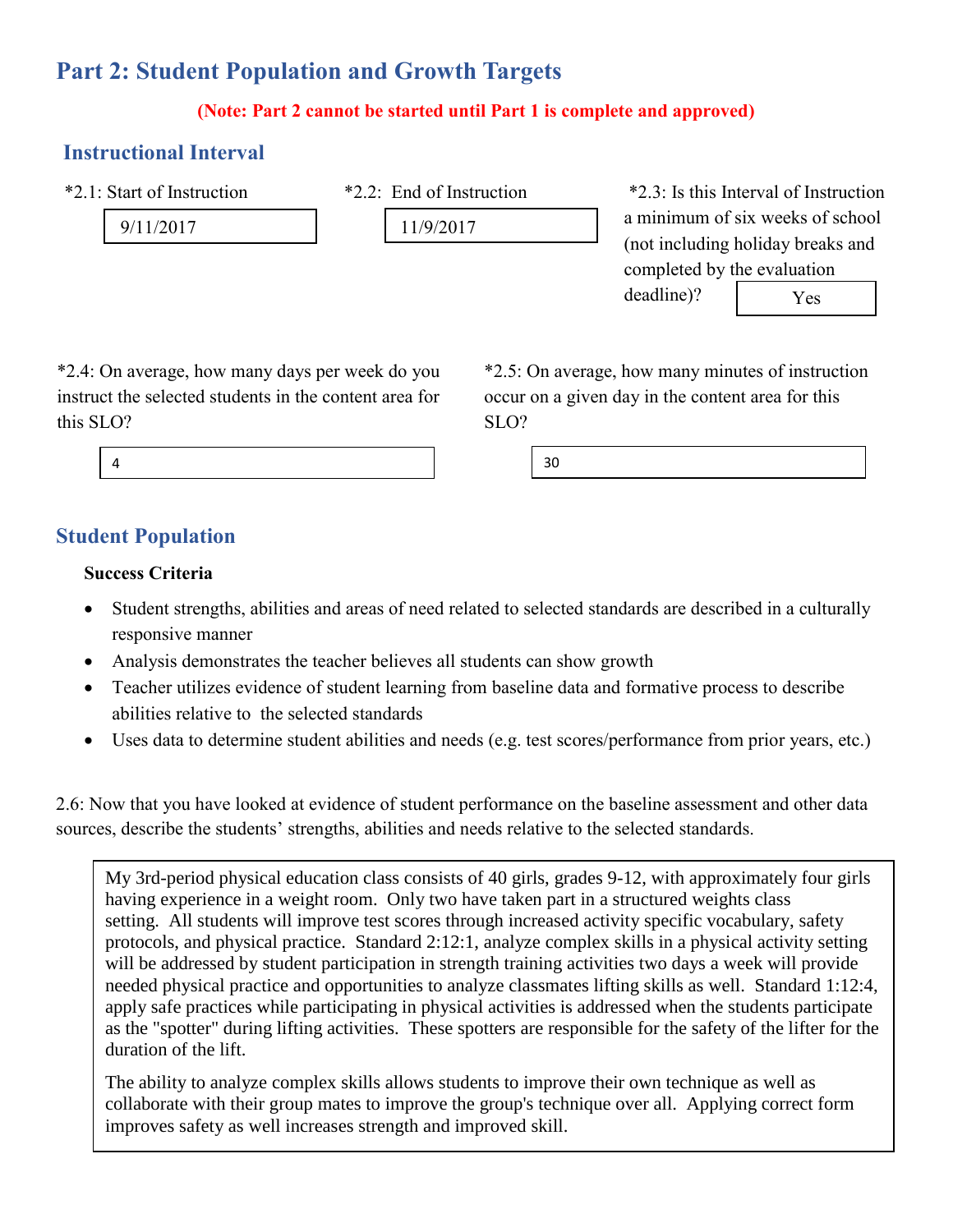2.6a: Attachments for Student Population Data (Optional)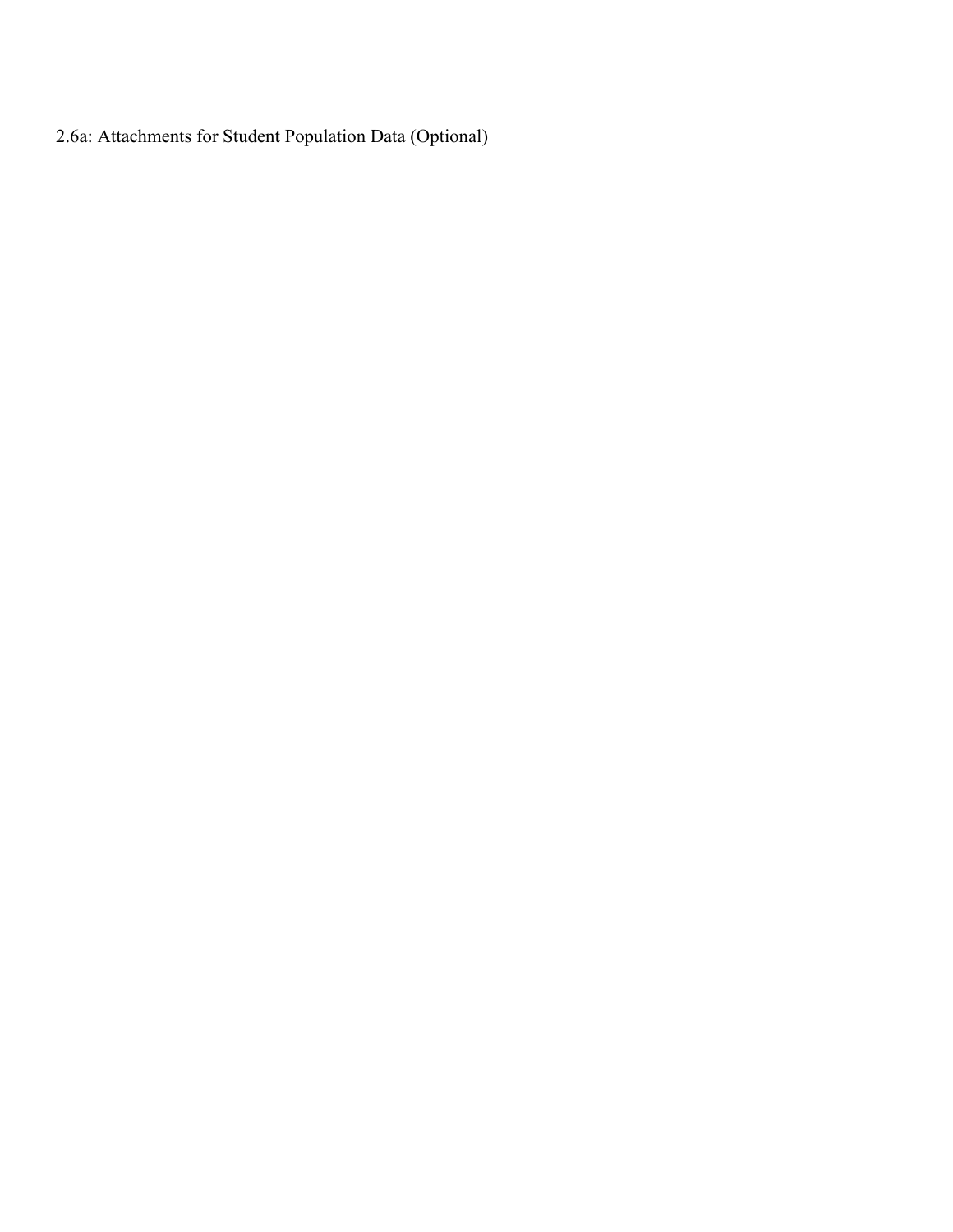## **Student Growth Targets**

#### **Success Criteria**

- Uses baseline or pretest data to determine appropriate growth/proficiency target with clear explanation of how targets are determined
- Targets are realistically achievable given the timeframe and identified 8-level scale
- Targets are rigorous yet attainable, developmentally appropriate, and measurable
- Multiple sources of data used to determine growth targets for all students are identified in the SLO (qualitative and quantitative)
- Includes explanations for growth/proficiency targets that establish and differentiate expected performance for identified students

\*2.7: How did the data inform your choice in growth targets and target levels for students?

37 of the 40 students in the focus student population received 1 on the 8- point scale, with three students receiving a score of 2. All students are in need of significant growth to successfully attain the skills of analysis and safety as they pertain to the standards 2:12:1 & 1:12:4. The growth targets of 6 for 34 of the students represents a change in score from "F" to "B". Three students have limited written English capacity, for this reason, have a culminating target set at 5 on an 8-point scale. The students that scored 2 on the baseline assessment have culminating targets of 7, which equates to an "A" in traditional grading scales. These more experienced students understand basic form of the bench and back squat lifts but need increased vocabulary and information on safety as well as the application of skills to real world fitness and athletics.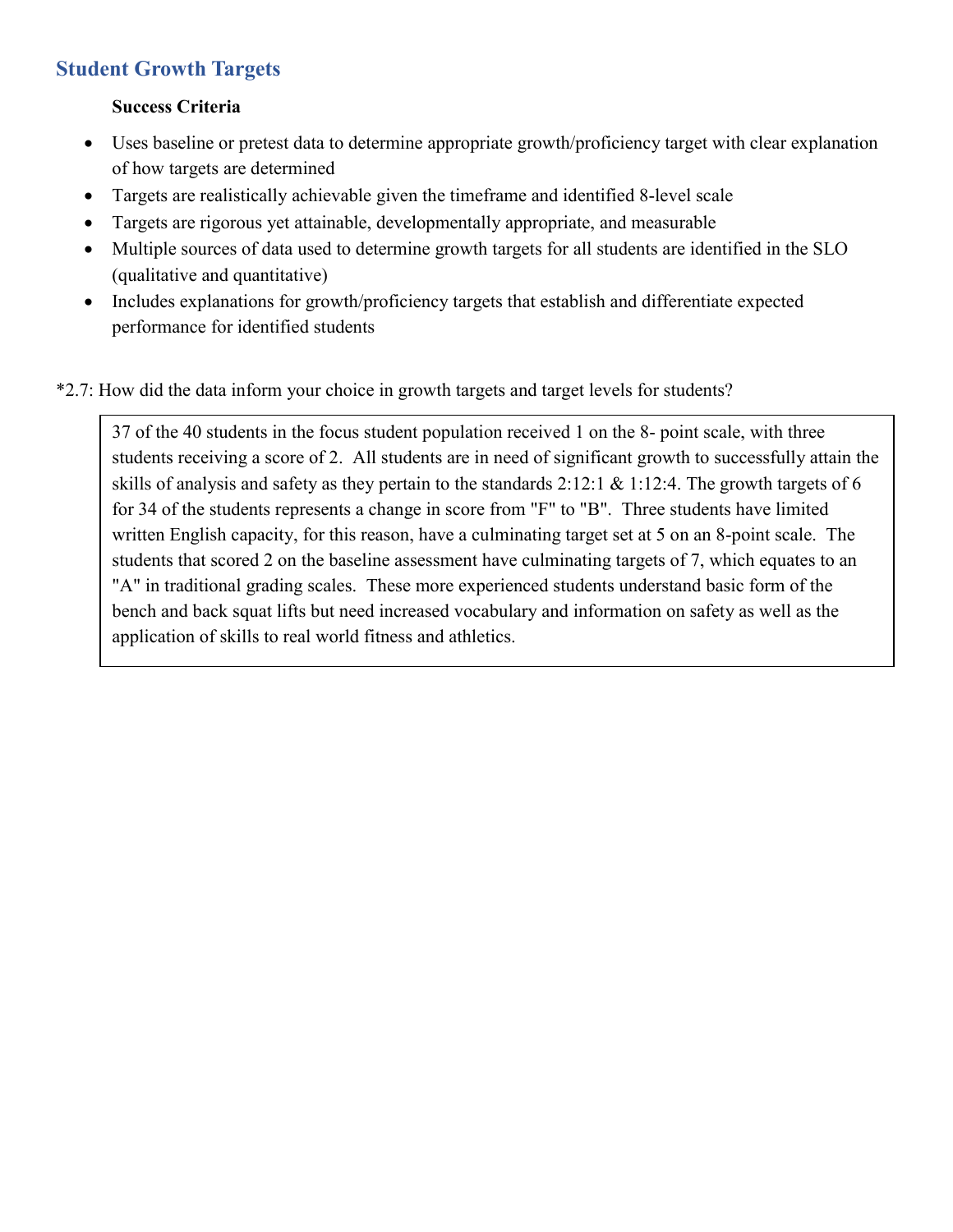Each question must be answered in its entirety to receive credit. Use complete sentences. (18 pts. Total) Each question addresses both standards, 1.12.4 and  $2.12.1.$ 

- 1. Analyze the start phase of the bench press as shown in the video. Explain how you would improve the lifter's technique and why? (2 pts.)
- 2. Analyze the decent phase of the bench press as shown in the video. How would you improve the lifters technique and why? (2 pts.)
- 3. Analyze the ascent phase of the bench press as shown in the video. How would you improve the lifters technique and why? (2 pts.)
- 4. Analyze the start phase of the Back Squat as shown in the video. How would you improve the lifters technique and why? (2 pts.)
- 5. Analyze the decent phase of the Back Squat as shown in the video. How would you improve the lifters technique and why? (2 pts.)
- 6. Analyze the ascent phase of the Back Squat as shown in the video. How would you improve the lifters technique and why? (2 pts.)
- 7. Explain how the muscles strengthened during bench press relate to physical fitness and/or athletics? Cite two specific instances when these groups would be used. (3 pts.)
- 8. Explain how the muscles strengthened back squat relate to physical fitness and/or athletics? Cite two specific instances when these groups would be used.  $(3 \text{ pts.})$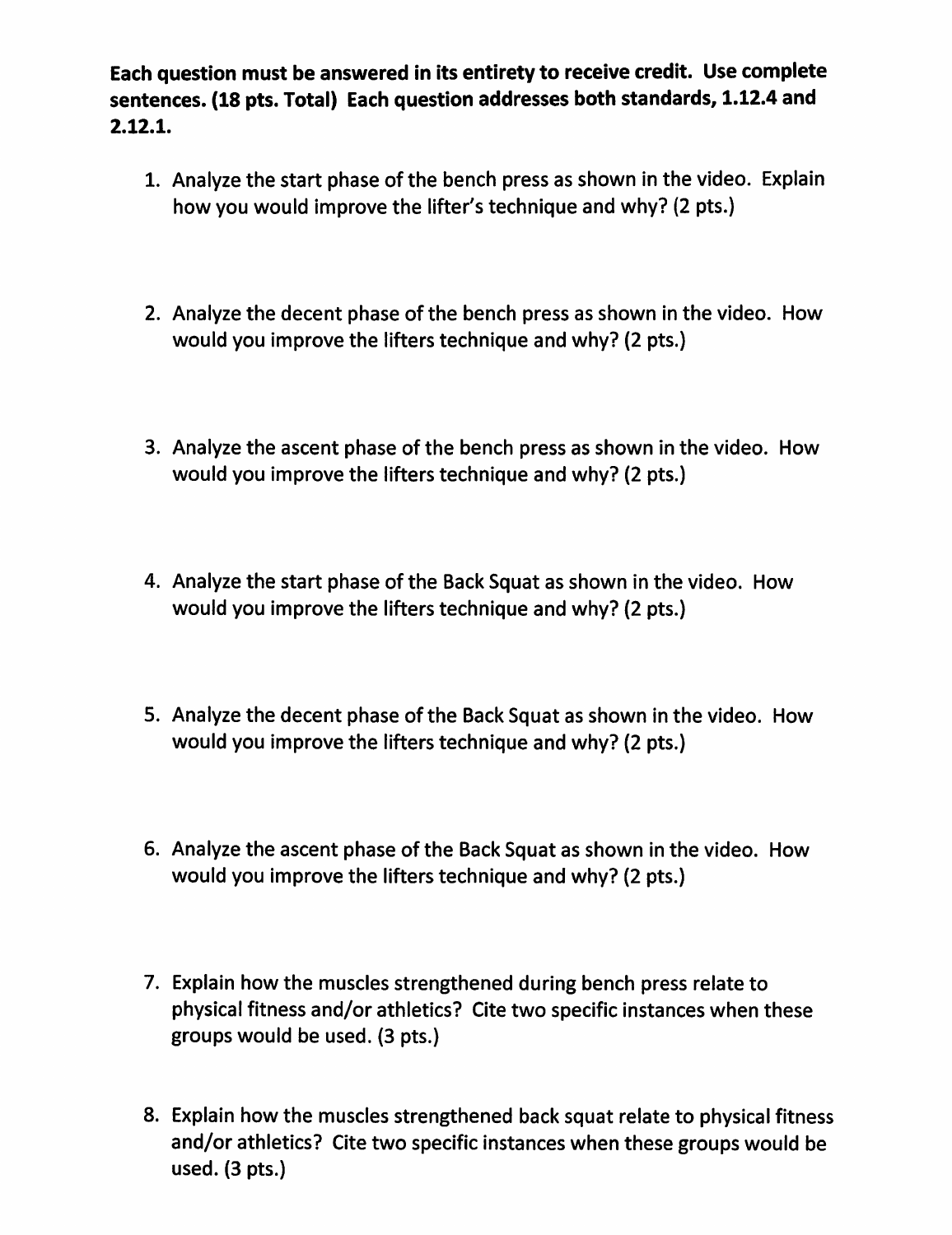PE SLO 2017-2018 video link

Video summary: The video is broken into two parts. Part one is a demonstration of the bench press with a spotter. The person doing the bench press is acting out many of the incorrect lifting techniques (feet up, head up, bar too low, holding breath, thumbs not locked, unbalanced bar) while the spotter is not in a position to help the lifter or be safe. Part two is the back squat. In this clip, the lifter is performing the back squat, acting out many of the incorrect moves (shoulders over toes, one hand on bar, on toes, twisting, thighs not parallel to floor) while the spotter is once again out of position to help the lifter, putting both people in an unsafe situation.

If the link does not work, please copy and paste into your browser.

https://washoeschools-

my.sharepoint.com/personal/ekrysztof washoeschools net/ layouts/15/guestaccess.aspx?guestaccesst oken=rsFIQiKBiCVyNAQJv0bcbex73iA4AYZZK44qjjMUXYU%3d&docid=2\_1a4f79aba292647439380c8900 2558687&rev=1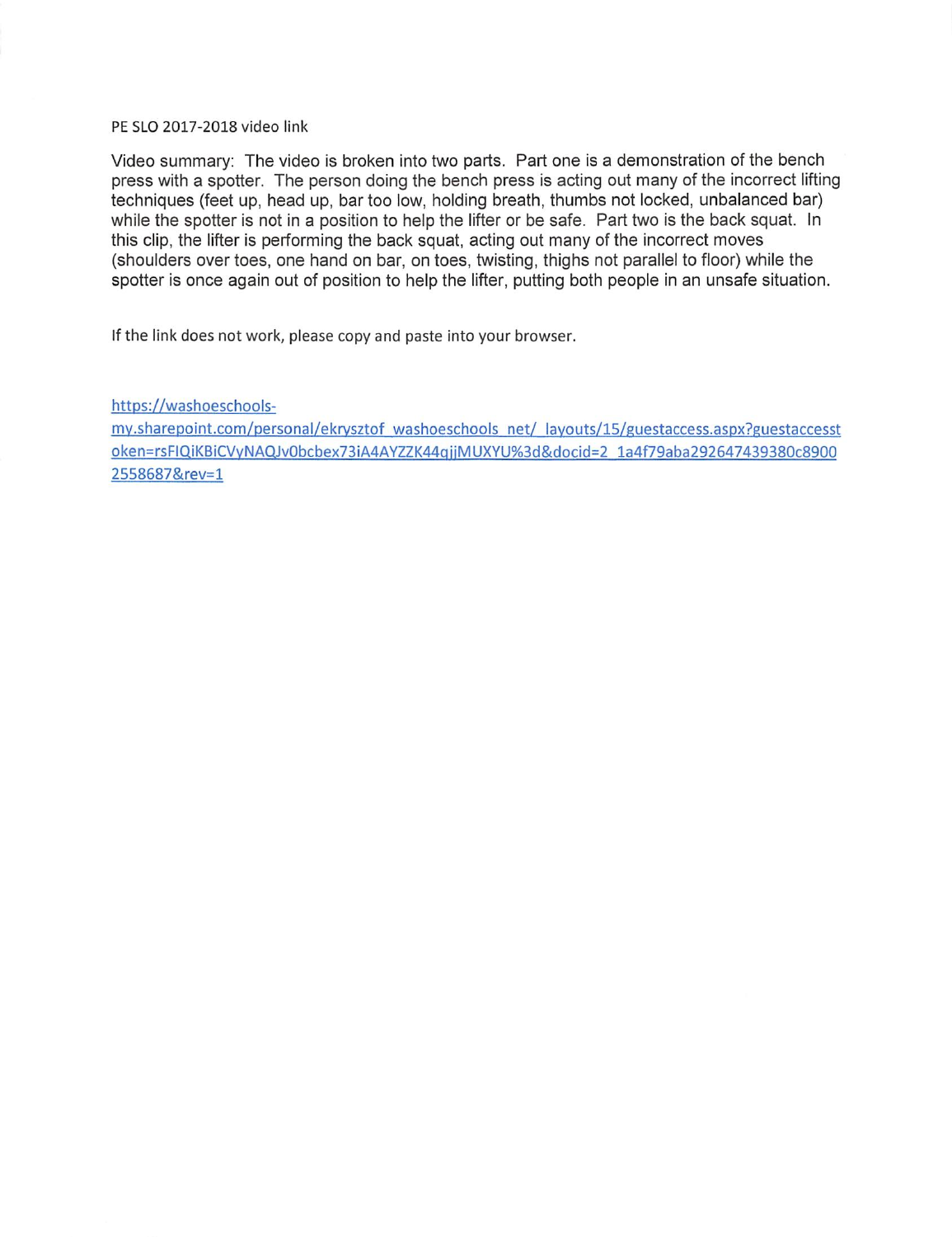Each question must be answered in its entirety to receive credit. Use complete sentences. (18 pts. Total) Each question addresses both standards, 1.12.4 and  $2.12.1.$ 

- 1. Analyze the start phase of the bench press as shown in the video. Explain how you would improve the lifter's technique and why? (2 pts.)
	- a. Head resting on bench, even grip, thumbs around bar and feet firmly on the floor (safety lifter/spotter and proper muscle engagement).
- 2. Analyze the decent phase of the bench press as shown in the video. How would you improve the lifters technique and why? (2 pts.)
	- a. Breathing should be controlled throughout the movement, bar position should be at chest, head should stay on the bench, butt should not lift off the bench (safety lifter/spotter and proper muscle engagement).
- 3. Analyze the ascent phase of the bench press as shown in the video. How would you improve the lifters technique and why? (2 pts.)
	- a. Butt should not lift off the bench, bar needs to be balanced and level, head should stay on the bench, press wasn't at proper angle (safety lifter/spotter and proper muscle engagement).
- 4. Analyze the start phase of the Back Squat as shown in the video. How would you improve the lifters technique and why? (2 pts.)
	- a. Bar should be set at chest height, Hands should stay on the bar at all times, chest should be held up, feet should remain flat throughout the motion, chin should remain up (safety lifter/spotter and proper muscle engagement).
- 5. Analyze the decent phase of the Back Squat as shown in the video. How would you improve the lifters technique and why? (2 pts.)
	- a. Hips should bend before knees, weight should be over the middle of the foot or heels, knees should remain over the ankles, tops of thighs should be parallel to the floor (safety lifter/spotter and proper muscle engagement).
- 6. Analyze the ascent phase of the Back Squat as shown in the video. How would you improve the lifters technique and why? (2 pts.)
	- a. Hips should remain under the bar, chest should remain out, head should remain up, push bar with legs rather than back (safety lifter/spotter and proper muscle engagement).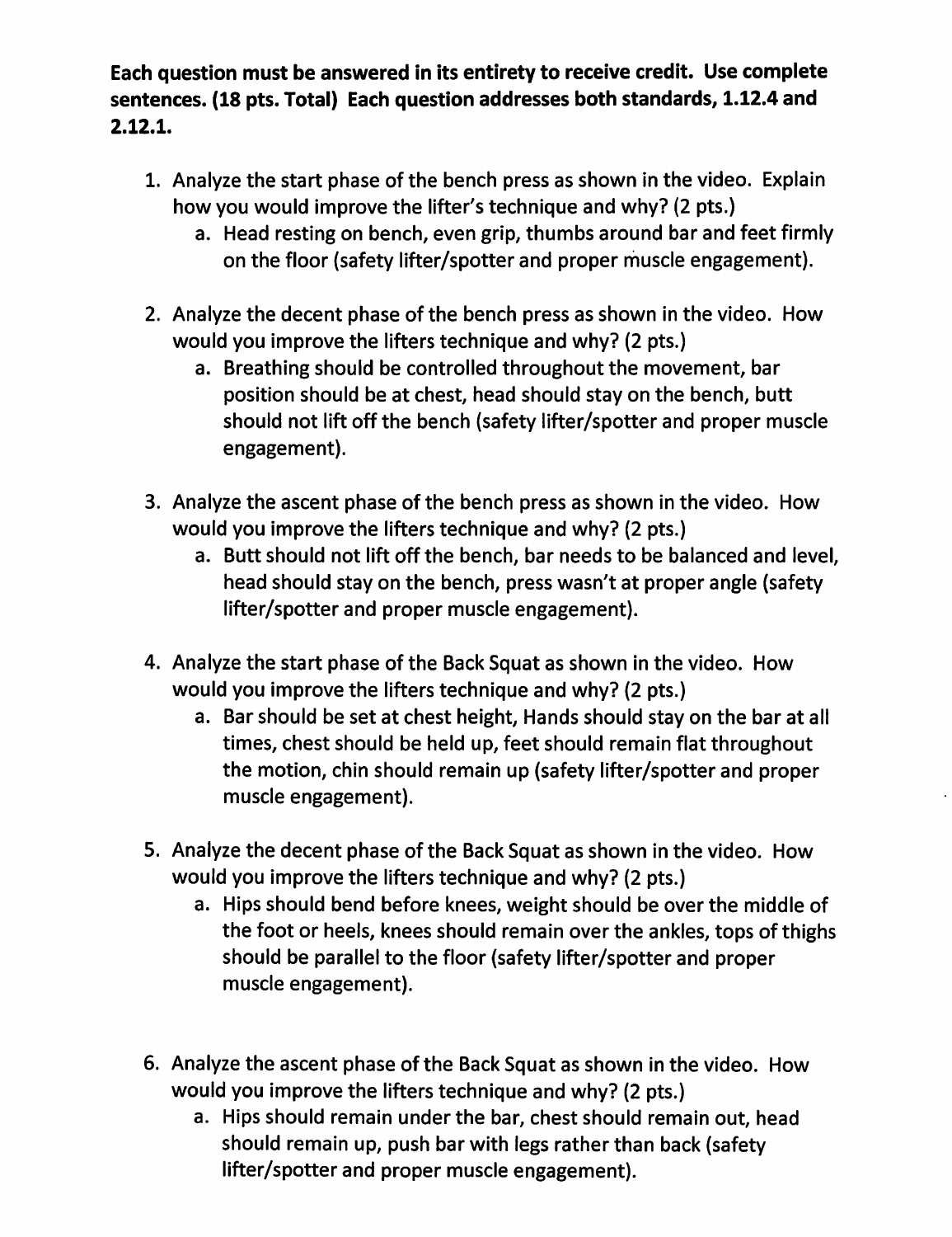- 7. Explain how the muscles strengthened during back squat relate to physical fitness and/or athletics? Cite two specific instances when these groups would be used. (3 pts.)
	- a. Primary and secondary muscles during the bench press are essential to physical fitness / athletics. The bench press engages push and pull muscles. Push on the ascent and pull on the decent. (Push: pectorals, anterior and medial deltoid, and triceps; Pull: middle back, infraspinatus, supraspinatus, posterior deltoid, and trapezius.)
	- b. In athletics, football line men, linebackers. Basketball chest pass, catching a pass, tennis, track shotput, wrestling (all moves)
- 8. Explain how the muscles strengthened back squat press relate to physical fitness and/or athletics? Cite two specific instances when these groups would be used. (3 pts.)
	- a. Primary and secondary muscles during the bench press are essential to physical fitness / athletics. The back squat engages multiple muscle groups through a range of primary and secondary muscle movers. Quadriceps, glutes, and abdominals are primary during the ascent while the hamstrings, calves (soleus, gastrocnemius) are primary during the decent. These muscles are important for jogging, squatting, sprinting, and jumping.
	- b. In athletics any cross country, football, basketball, baseball, power lifting, track sports that demand strong lower body muscle development for explosive speed and power.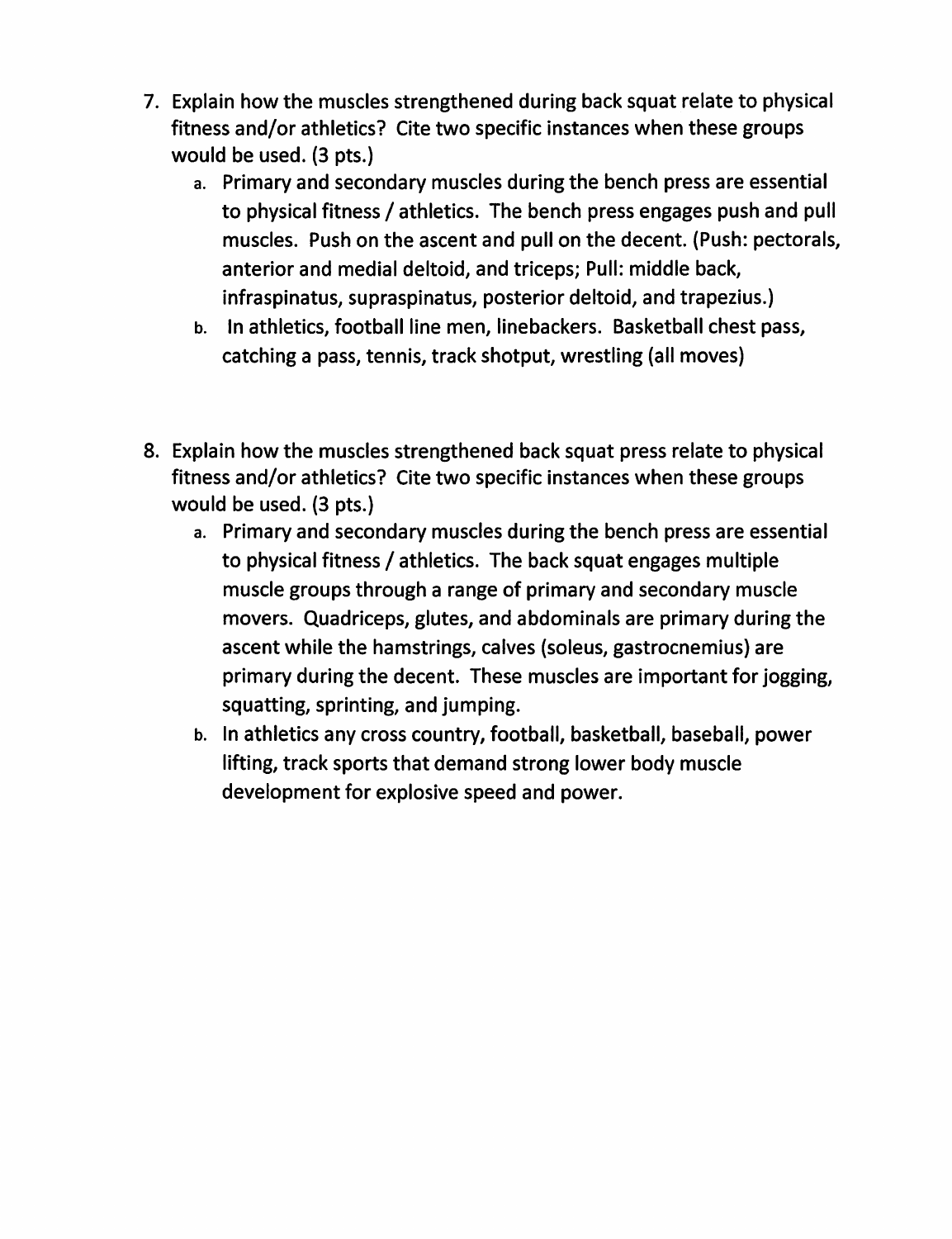# PE SLO 2017-2018

# Raw score translated to an 8 pt. scale

- $0 4 = 1$
- $5 8 = 2$
- $9 10 = 3$
- $11-12=4$
- $13 14 = 5$
- $15 16 = 6$ 
	- $17 = 7$
	- $18 = 8$